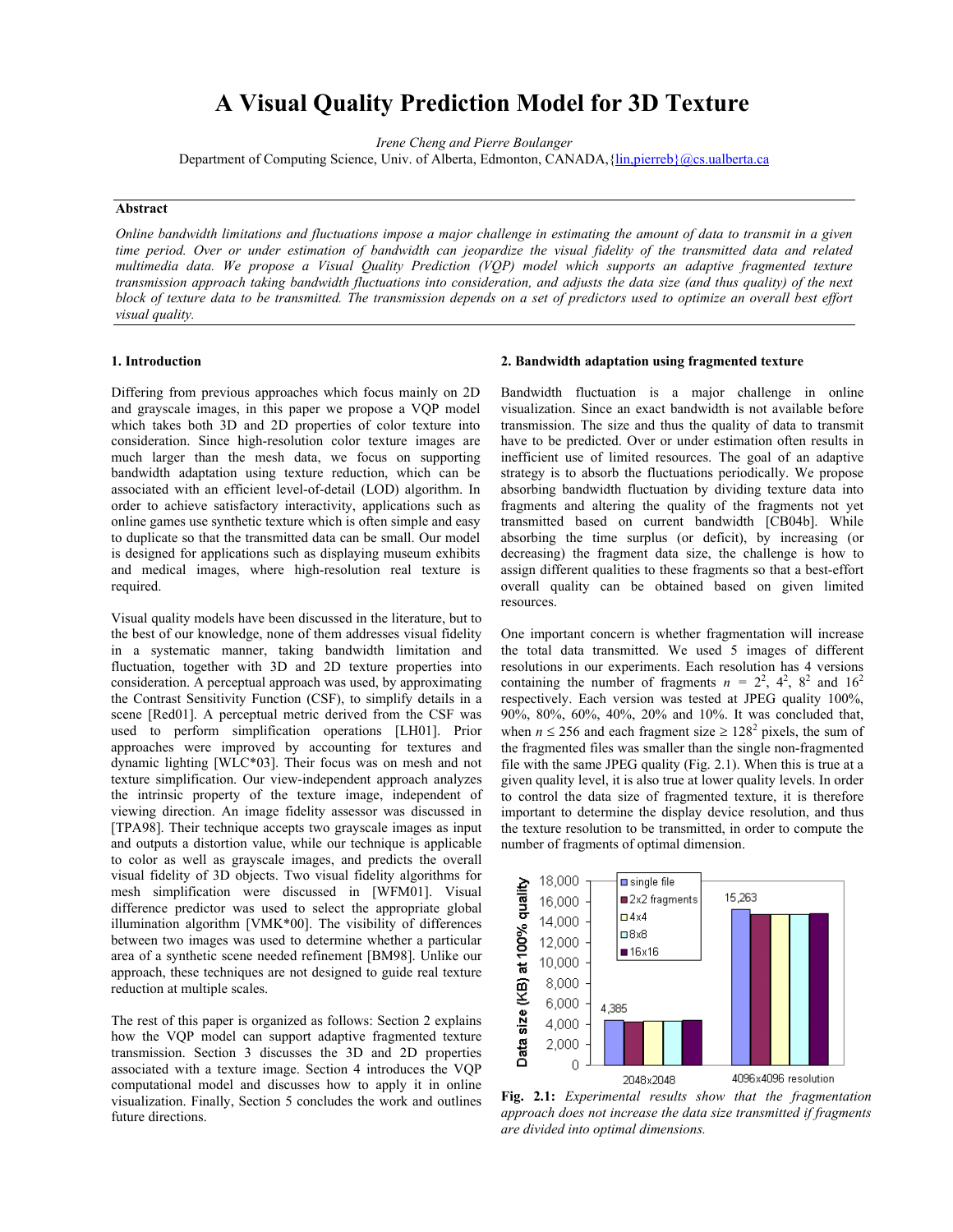#### **3. Texture reduction driven by 3D and 2D properties**

In addition to the 2D properties of a texture image, there are other factors which can affect the visual quality of 3D objects. We classify these factors as geometry driven and texture driven visual predictors.

#### **3.1 Geometry driven visual predictors**

Past psychophysical experiments show that contrast induced by the 3D surface property is an important visual cue to predict the resulting quality [Nag84]. In order to represent three-dimensional real world objects on a two-dimensional display device, it is essential to impose the perception of depth and contrast on the human visual system (HVS). A rough surface requires more contrast then a flat surface in order to highlight the surface. The smoothness of a mesh surface is dictated by its underlying geometry, which can be estimated by the feature point distribution generated by a LOD technique [CB05][GH98] [Hop96][HH93]]. If the same texture quality is assigned to the entire surface without taking depth and contrast into consideration, a plain surface may have excessive quality, leaving insufficient bandwidth to more complex surfaces, thereby degrading the overall visual fidelity. An example of how feature point distribution can affect human perception is illustrated in Fig. 3.1. The grenade has vertical structures on the surface, and therefore the feature point distribution is higher than the back of the nutcracker, which is comparatively flat. Note that even if the texture quality is reduced to half, there is no significant perceptual degradation on the shiny patch under the belt of the nutcracker. However, the grenade on the right (Fig.3.1d) shows noticeably lower perceptual quality.



**Fig. 3.1:** *A snap shot of the nutcracker 3D model (a and b), and the military grenade model (c and d), with original texture quality (a and c), and half of the original texture quality (b and d).* 

Feature point distribution is therefore identified as one of the geometry driven visual quality predictors for 3D texture. A high resolution texture image is divided into fragments of optimal dimensions. Higher quality is associated with higher feature point distribution to preserve the surface property and to allow better perception of depth and contrast. In online applications, texture data is made available to heterogeneous client displays of different resolutions. It is a waste of resources if excessive resolution is transmitted and cannot be displayed. As mentioned in Section 2, a solution is to request the display resolution from the client before transmission. Based on the display resolution, the texture of corresponding resolution is selected and fragmented into optimal dimension.

Although feature point distribution is a visual quality predictor, geometry driven texture reduction alone is not sufficient to predict the overall visual fidelity. We will discuss how texture masking and other 2D image properties affect the resulting quality.

# **3.2 Texture driven visual predictors**

In addition to geometry, texture complexity also influences how the HVS perceives quality. Visual masking was suggested in the literature [FP97]. Psychophysical experiments showed that light intensity and contrast affect human perception [LH01] [Red01][WB01][MC95]. The light source can have constant and evenly spread illumination, but the reflective properties vary for different texture patterns. We use the range required for color quantization *Z* (RGB color model), the texture intensity component *I* (HSI color model), and the degree of visual masking *M* induced by the pattern complexity*,* as our texture driven visual predictors. We assess the performance of these predictors based on their impact on human perception.

## **The** *ZIM* **predictors**

The texture size can be reduced, by lowering its quality, which means using a smaller quantization range instead of a true color range of 256 values for the red, green and blue components. By analyzing the relative sizes of the color range used to represent different texture patterns, we can predict the relative impact of reducing qualities on these patterns. For a texture with *n* pixels, *Z* is computed as follows:

$$
Z = \sigma_{R} + \sigma_{G} + \sigma_{B} \qquad (1)
$$

 $\sigma_R$ , $\sigma_G$  and  $\sigma_B$  are the standard deviation for red (*R*), green (*G*) and blue (*B*) color values of the texture respectively.

*I* is computed as the average intensity of the texture, using the standard formula to calculate the intensity of each pixel:

$$
I = \frac{1}{n} \sum_{i=1}^{n} \left( \frac{r_i + g_i + b_i}{3} \right)
$$
 (2)

 $r_i$ ,  $g_i$  and  $b_i$  are the red, green and blue color values of each pixel.

The *M* predictor has a counter effect on the *Z* and *I* predictors, and is defined based on two observations: (i) The HVS can discriminate better on brighter surface. (ii) Irregular, dense and mixed color patterns on the surface tend to lower the discriminating capability, while the HVS can discriminate better on a plain color surface. We define *M* based on these two observations.

$$
M = (1 - (\omega_I (1 - I) + \omega_{\zeta} \zeta))
$$
 (3)

 $\omega_I$  and  $\omega_\zeta$  are the weights for *I* and  $\zeta$  respectively.  $\zeta$  is the gradient count. The count for two adjacent pixels is either zero or one. When the difference between two adjacent color values, either the red, green or blue component, exceeds a predefined threshold the count is one. Let us define <sup>η</sup>*east* and <sup>η</sup>*south* as the east and south neighbors of a pixel. Given a threshold  $\Gamma$  and a counter starting from zero, we start from the top left pixel in the texture. If the difference of the red, green or blue value between the pixel and  $\eta_{\text{east}} \geq \Gamma$ , the counter is incremented by one. If the difference between the pixel and  $\eta_{\text{south}} \geq \Gamma$ , the counter is incremented again. The process is repeated for all the  $(n-1)$ <sup>\*</sup> $(n-1)$  pixels of the image. Increasing light intensity has a counter effect on ζ. Surfaces with higher *M* values (lower masking effect) are assigned higher qualities.

The *ZIM* predictors are normalized in the range [0,1]. We analyzed the performance of the *ZIM* predictors using 24 different texture patterns (Fig. 3.2). Starting from the bottom left and moving towards the top right, we notice that the texture patterns change from plain to relatively complex. It is observed that patterns (b) and (c) have the same *ZIM* values, although (b) has a higher *Z* value (more affected by color quantization) than (c). This is because texture (c) has higher *I* and *M* values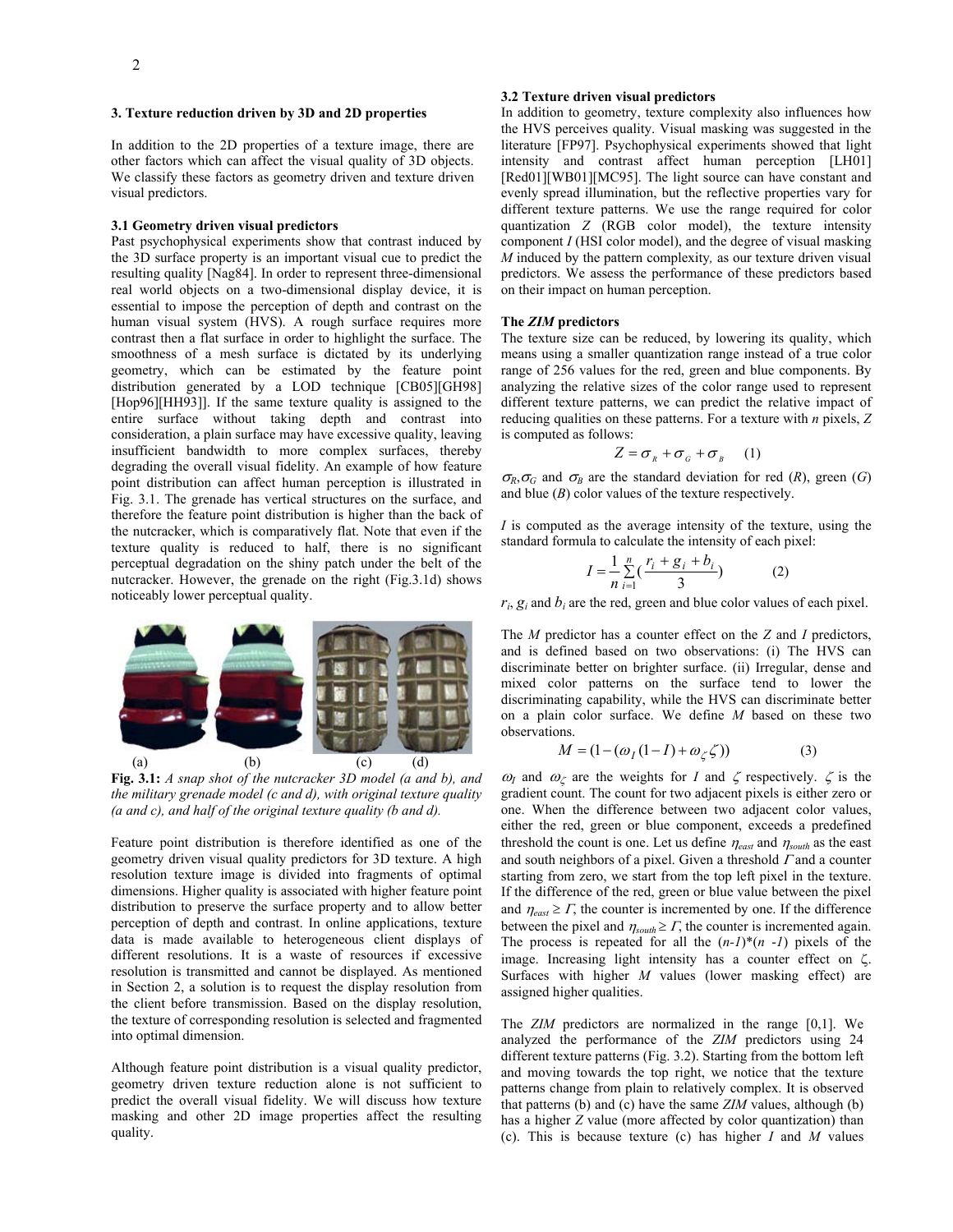(brighter and less visual masking effect). Both texture (i) and (j) have irregular patterns, but (i) is darker and can mask better, and thus has a slightly lower *ZIM* value than (j). The sharper edges and brighter background in texture (s) result in a higher *ZIM* value compared with the edges in  $(l)$ ,  $(n)$ ,  $(p)$  and  $(q)$ . Texture (n) and (p) are extracted from the grenade surface (Fig. 3.1). (p) is slightly brighter than (n) and thus the *ZIM* value is higher. Fig. 3.3 highlights the  $\zeta$  effect of each texture pattern.



**Fig. 3.2:** *24 texture patterns with corresponding ZIM values used in the experiments.* 



Fig. 3.3: Highlight of the ζ effect by assigning a grayscale value FIEG quality *vs.* data size curve (Fig. 4.1). 200 to pixels which have gradient count one, and a value 0 to other pixels.

# **4. The VQP computation model and application in online visualization**

Visual quality is an important consideration when representing high resolution real texture in online 3D applications. In a constrained environment, there is a tradeoff when distributing limited resources, e.g. bandwidth, among different multimedia data. Earlier perceptual experimental results show that after mesh data has reached a certain minimum resolution, allocating resources to increase texture resolution is more beneficial to the overall visual fidelity, than sharing the remaining resources between texture and mesh data [PCB05][RRP00]. This concept is used when transmitting museum data [KTL\*04]. In this paper, we introduce a VQP computation model, taking both geometry and texture properties into account, to predict the overall resulting quality.

In the current implementation, we apply equal weights to the predictors. *ZIM* together with the feature point distribution predictor, generated by a LOD technique, are substituted into Equation (4), to predict the overall texture quality of the resulting 3D object,

$$
\wp = \sum_{k=1}^{a} \omega_k \rho_k = \sum_{g=1}^{b} \omega_g \rho_g + \sum_{t=1}^{c} \omega_t \rho_t \qquad (4)
$$

with  $a = b + c$ .

# **Notation**

- $\mathscr{D}$  The overall visual quality predictor.
- $\rho_k$  A visual quality predictor.
- $\omega_k$  The weight applied to  $\rho_k$ .
- $\rho$ <sub>g</sub>  $\rightarrow$  A geometry driven visual predictor.
- $\omega_{\rm g}$  The weight applied to  $\rho_{\rm g}$ .
- $\rho_t$  A texture driven visual predictor.
- $\omega_t$ —The weight applied to  $\rho_t$ .

The model can be extended to accommodate more geometry and texture driven visual quality predictors:

# **4.1 Online visualization**

We used texture fragments to absorb bandwidth fluctuations. Instead of applying a uniform quality, each fragment is assigned a different quality based on the associated visual quality predictor  $\wp$ . The VQP model is designed to support the fragmentation approach. A smaller area of the texture has a more uniform pattern, while the entire texture image taken as a whole is likely to contain surfaces of diversified patterns, making the  $\wp$  value more of a global average. In the current implementation, we use the JPEG quality scale 0% to 100% because JPEG images are widely supported on the web and in JAVA applets. However, the VQP concept can be applied to other compression schemes, such as JPEG2000. We used the Intel JPEG encoder and decoder in our experiments. Each LOD generated is assigned a default quality scale  $Q_i$  based on viewing distance [CB04a]. Given a visual quality predictor  $\wp$ , the data size  $S_i$  corresponding to a quality scale  $Q_i$  is given by:

$$
S_i = A(100\wp)^{BQ_i} \qquad (6)
$$

 $Q_i$  is normalized in the range [0, 1]. *A* and *B* are constants for a given  $\wp$ . Note that the data size  $S_i$  is maximum when  $Q_i = 1$  and minimum when  $Q_i = 0$ . We choose an exponential function for the mapping because of the exponential characteristic of the



**Fig. 4.1:** *JPEG data size relates to quality following an exponential function.*